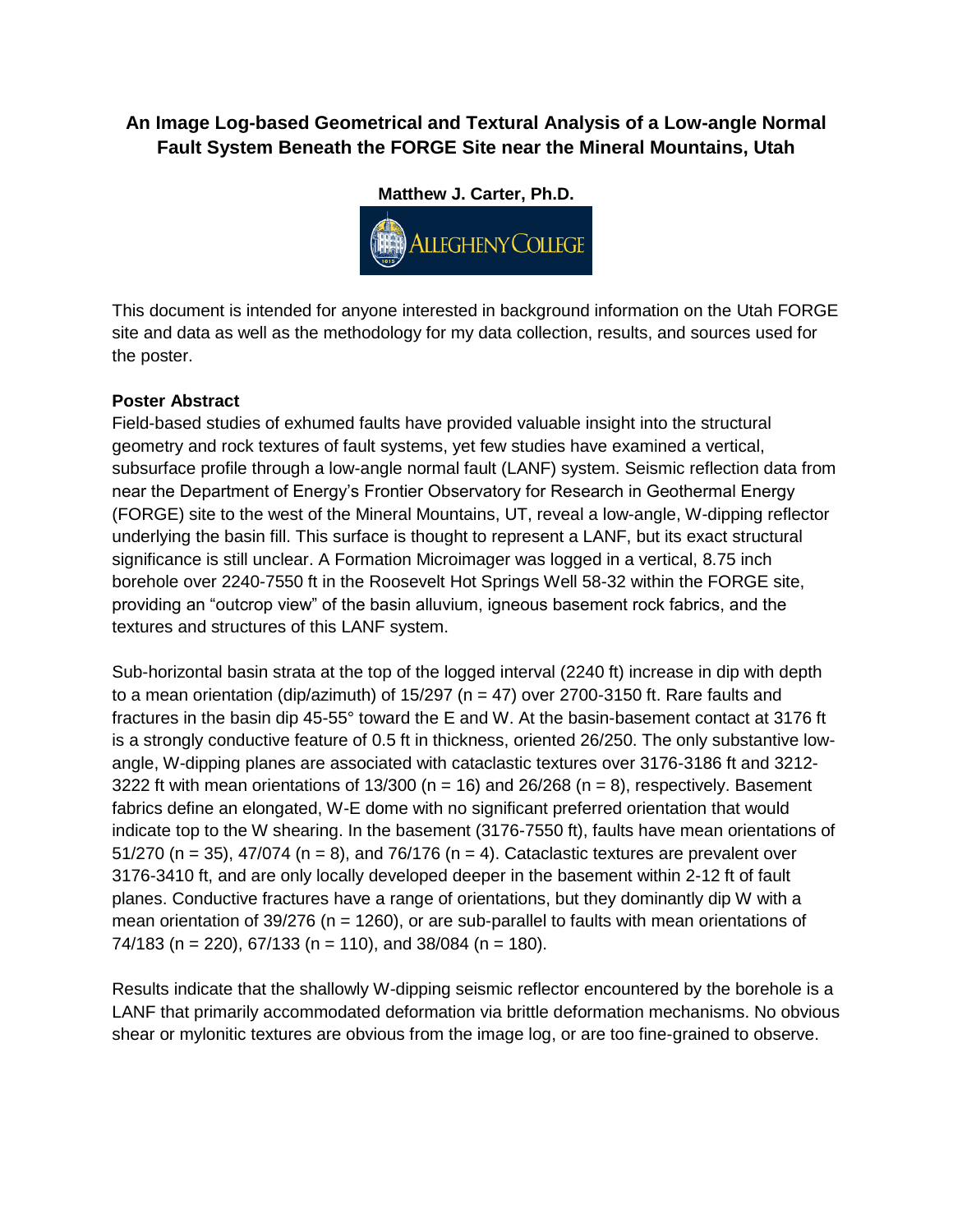## **Introduction/background**

The Department of Energy's (DOE) Utah Frontier Observatory for Research in Geothermal Energy (FORGE) field site was established to test the feasibility of enhanced geothermal systems (EGS) as a clean source of heat energy to generate electricity for the United States electrical grid. Much of the geological and contextual information about the site and its set up is summarized in the Frontier Observatory for Research in Geothermal Energy Phase 2b Final Topical Report (Moore et al., 2018).

As part of their investigation, researchers collected a plethora of subsurface data, updated the regional geologic maps, and synthesized several datasets. A formation microscanner image (FMI) (see Brown et al., 2015) was run in well 58-32 over 2230-7540 ftMD (feet measured depth), and records an "outcrop-scale" electronic resistivity image of the basin sediments (2230-3176 ftMD) and crystalline basement rock (3176-7540 ftMD). The image was processed by Schlumberger and a preliminary interpretation of the log was interpreted by them. However, as a former consultant that primarily used electronic borehole image logs, I recognized that I could make a substantial contribution to the data collection, analysis, and interpretation of the subsurface geology of this log.

## **Methods**

There were 5030 geologic planes that were manually identified through from interactive dip picking. The methodologies outlined in Ruehlicke et al., 2019 were followed to collect dip data and analyze them with stereonets using the statistical eigenvector analysis technique (SEAT).

The dip types that I chose to use for different geologic features are defined as follows:

- Bedding resistivity contrast and/or textural change of basin sediments
- Breccia-Fol (for breccia foliation) image texture shows conductive planes in between layers of resistive, crushed/brecciated rock fragments (cataclasite?)
- Deformed planes adjacent to a fault plane that show a change in orientation approaching the fault plane **OR** planes that are ambiguous on the image (it is difficult to determine whether they are a fracture or fabric)
- Fabric crystalline fabric defined by the alignment of minerals or alternating "layers" on the image with varying conductance
- Fault planar feature that clearly juxtaposes two different image textures that may or may not have brecciated/cataclastic textures adjacent to it
- Frac-cond conductive plane that is fully circumferential around the borehole typically shows up in the static-normalized image
- Frac-res resistive plane that is fully circumferential around the borehole
- $\bullet$  Induced fracture drilling-induced fracture, typically has a vertical orientation
- Lith-contact planar feature that juxtaposes two different image textures (may or may not be a fault plane)
- Part frac-cond conductive plane that is partially circumferential around the borehole  $$ may show up in the static-normalized image, but normally does not

Dip data were plotted as poles to planes onto lower hemisphere, equal-area stereonets according to dip type and were analyzed interactively with depth (Ruehlicke et al., 2019). All